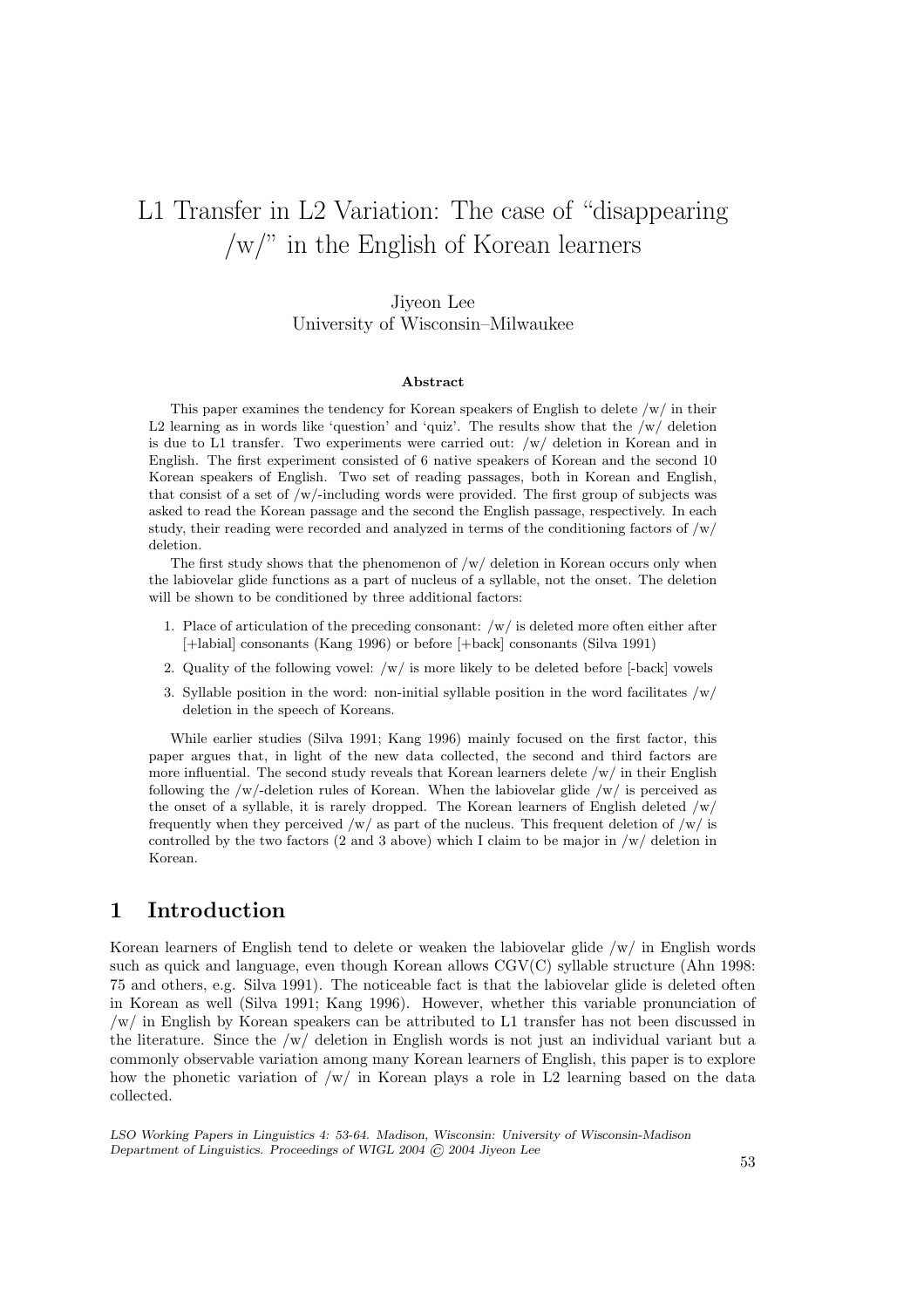In order to investigate the  $/w/$  variation phenomenon in L2 as due to L1 transfer, it is necessary to find out first what kinds of factors determine /w/ deletion in Korean. Therefore, I will discuss /w/ deletion in Korean first. After the Korean study, I will investigate /w/ variation in English by 10 Korean learners in terms of the rules drawn from the Korean study.

# 2 /w/ deletion in Korean

In Korean the labiovelar glide  $/w/$  is often deleted in casual speech. I will explore the contexts in which the labiovelar glide is more often deleted and will formulate some general rules on /w/-deletion based on data collected from six native Korean speakers. While earlier studies considered the role of a preceding consonant as a major factor, I will argue that the quality of the following vowel and  $/w$ 's position in a word—whether it occurs in an initial or non-initial syllable—are the major factors. I will examine this phonological variation in terms of three factors: place of articulation of the preceding consonant, the choice of the following vowel, and syllable position.

## 2.1 Background

#### 2.1.1 Korean phonology

Before reviewing the studies by Kang (1996) and Silva (1991), I will introduce some basic concepts of Korean phonology as they pertain to the discussion that follows. Korean syllable structure can be formalized as in Figure 1. The minimal syllable is V, while the maximum is CGVC (Ahn 1998: 75, Silva 1991: 154, Kang 1996: 57, Bae 1997: 79).

Figure 1: Korean syllable structure



As for the Korean consonant system, there are 19 segments located at five places of articulation: bilabial, alveolar, palatal, velar and glottal. The labiovelar glide /w/ can occur after consonants of all five places of articulation. According to standard sources (e.g. Lee 2002: 344), I assume the Korean vowel system to include 8 or 10 monophthongs as shown in Table 1. The Korean diphthong system, based on the monophthongs from Table 1, is illustrated in Table 2.

|  |  | Table 1: Korean monophthongs (Lee, 2002:344) |  |  |  |
|--|--|----------------------------------------------|--|--|--|
|--|--|----------------------------------------------|--|--|--|

|      | tront     |                      | back      |               |
|------|-----------|----------------------|-----------|---------------|
|      | unrounded | rounded              | unrounded | rounded       |
| high |           | <br>u                |           | $\sim$ $\sim$ |
| mid  |           | $\ddot{\phantom{0}}$ |           |               |
| low  |           |                      |           |               |

A further interesting point about Korean phonology is the status of glides in syllable structure. Glides in Korean have traditionally been considered as part of the nucleus, because of the influence of native orthography and because that Korean does not allow onset consonant clusters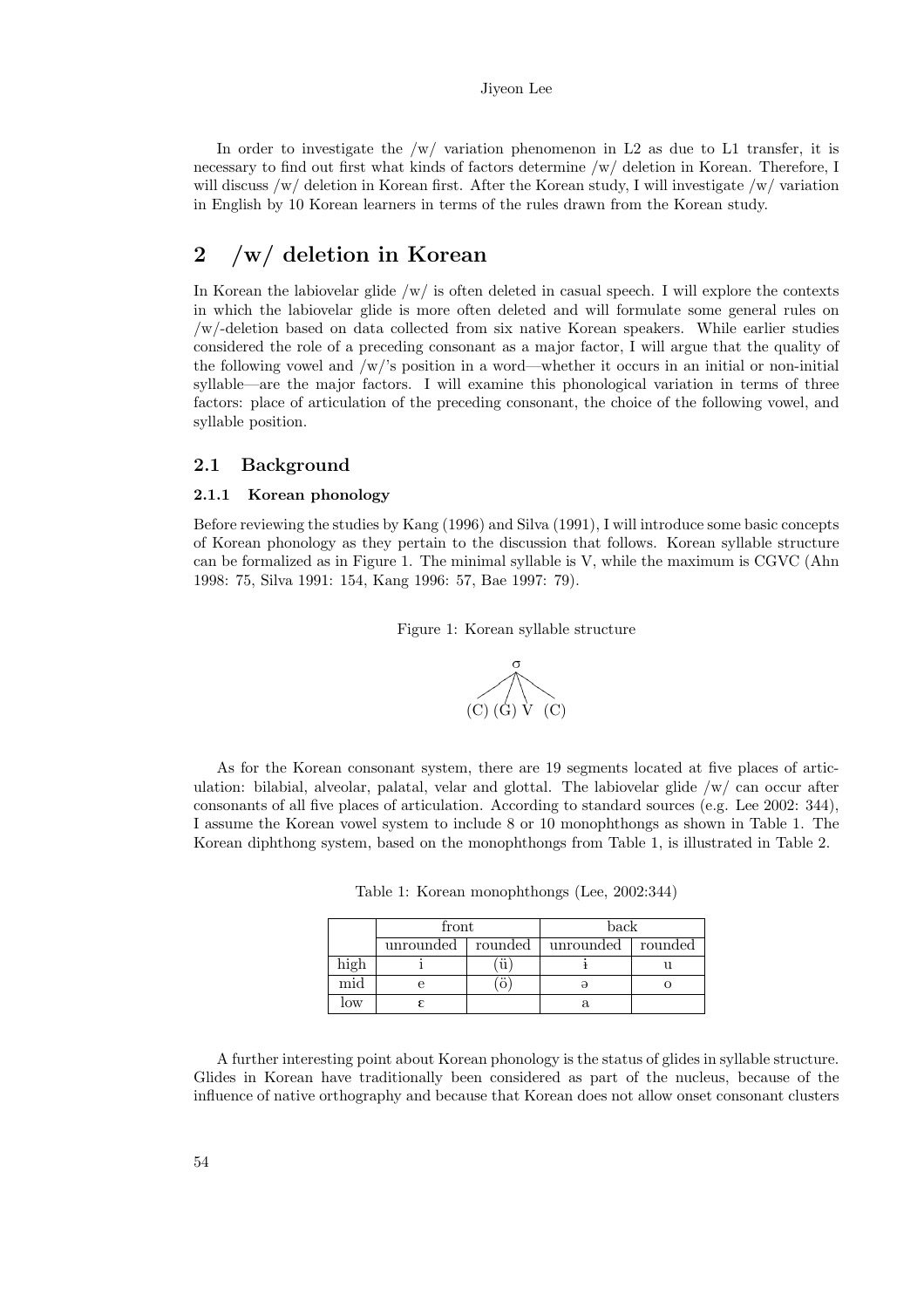|                                        |           | front                         | back         |                    |  |
|----------------------------------------|-----------|-------------------------------|--------------|--------------------|--|
|                                        | —bk  —rnd | $ -bk +rnd $                  | $ +bk $ -rnd | +bk  +rnd          |  |
| $[+high]$                              | *yi wi    | <br>*wü<br>$\mathrm{v}$ vu    | VI Wł        | $^{\ast}$ wu<br>vu |  |
| $\lceil -\text{high}\rceil$<br>$-$ low | ye we     | $*_{y\ddot{o}} *_{w\ddot{o}}$ | yə wə        | yo $*_{\rm wo}$    |  |
| $+$ low                                | ye we     |                               | ya wa        |                    |  |

Table 2: Korean diphthongs (Lee 2002:344, Ahn 1998: 66)

in a syllable. However, I assume here that the labiovelar glide  $/w/m$  oves to the onset position in phonetic representation when there is no onset in the syllable (Ahn 1998: 80 and Cheon 2002: 626). That is, in a syllable that starts with a glide without a preceding consonant the glide moves to the place of onset due to the universal preference for CV structure in syllabification. Therefore, the glide in the onset position is deleted less frequently than is a glide in the nucleus after a consonant. Based on this assumption, this paper will discuss  $/w/$  deletion mainly in CGV(C) syllables.

#### 2.1.2 Earlier studies on /w/ deletion

Silva (1991) and Kang (1996) studied Korean /w/ deletion. While both studies explained that /w/ deletion was conditioned by various factors such as social, linguistic and stylistic, Silva (1991) pointed out that the place of articulation of the preceding consonant was the primary factor: labiovelar glide deletion is more favored when it comes after non-velar consonants. That is, he explained, when the labiovelar glide shares the feature [+back] with an adjacent velar segment, it provides a structural cohesiveness that inhibits the application of the deletion rule. In addition, he suggested many other factors, such as speech style and the  $[+back]$  feature of the following vowel, which he considered to be minor. On the other hand, Kang (1996) explains the fact that /w/ was more likely to be deleted after [+labial] consonants by appealing to the Obligatory Contour Principle  $(OCP)^1$ . In particular, he suggested that the acoustic ambiguity of the 'bilabial consonant +  $/w$  + V' sequence prompts the learners to attribute the acoustic cue of  $\sqrt{w}$  to the preceding bilabial consonant, and to interpret the above sequence as the same as 'bilabial  $+$  V'.

The deletion of the labiovelar glide will be discussed in terms of three factors: place of articulation of the preceding consonant, following vowel, and syllable position. As for the place of articulation of the preceding consonant, I will examine which study can be supported: Does Silva's study or Kang's explain /w/-deletion better? Second, guided by Silva's idea, I will determine which following vowels facilitate /w/-deletion. Finally, even though Kang (1996) did not consider syllable position as a major factor, I will investigate whether it plays a major role given the fact that the initial syllable of a word has more prominent prosody than does a non-initial syllable.

### 2.2 Method

The data for this study are from interviews conducted in Spring 2003. The subjects were six native Korean speakers who were studying at the University of Wisconsin–Milwaukee as graduate or undergraduate students at the time of data collection. Their ages vary from 20 to 35; only

 $1$ The tendency for constituent siblings not to have similar places of articulation is formalized as an instance of the 'Obligatory Contour Principle' (Roca and Johnson 1999: 273).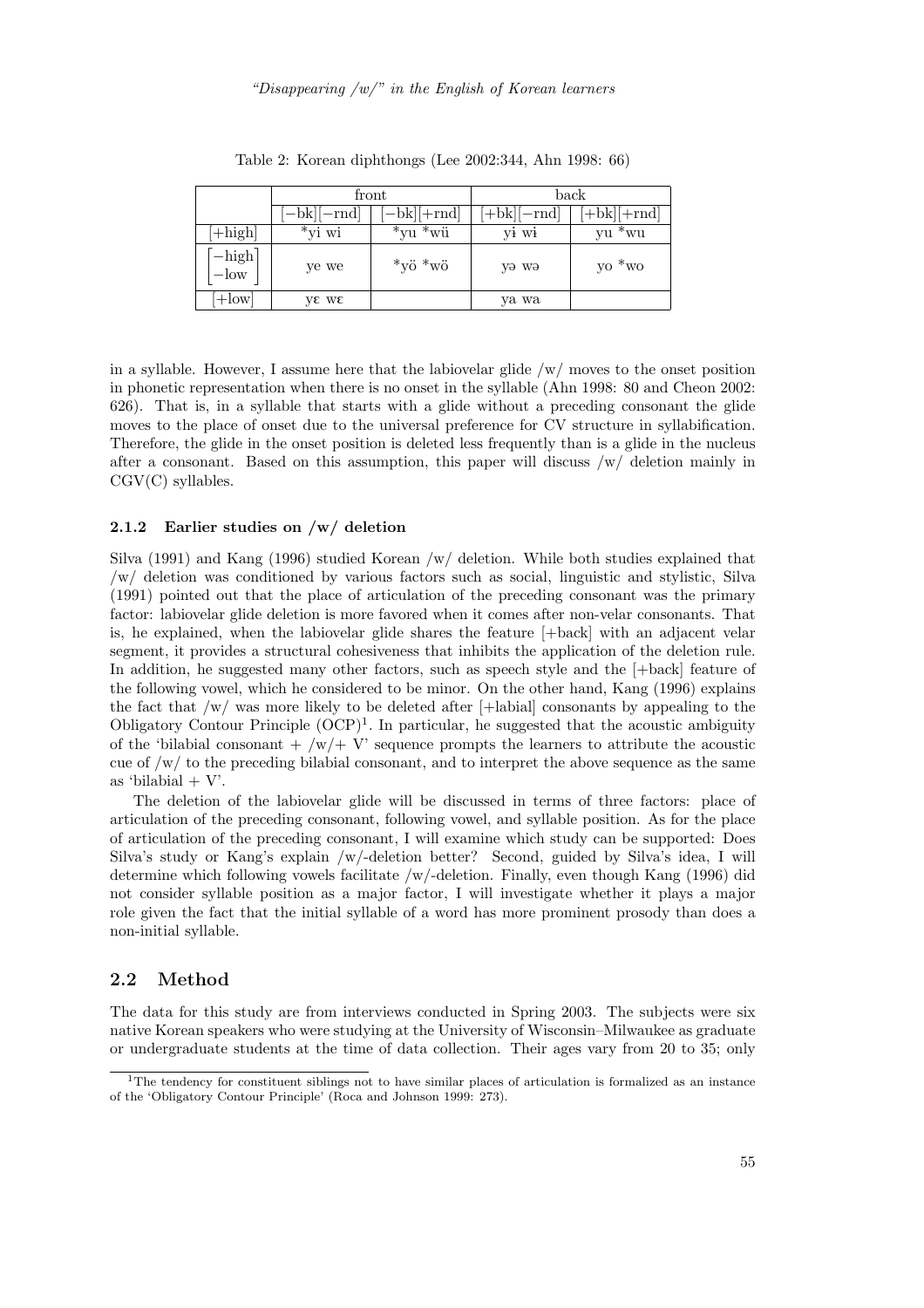two subjects are female. All the subjects came from the Seoul and Kyunggi areas, which do not have strong dialectal differences.

The subjects were asked to read a text casually which included about 50 words, with the labiovelar glide /w/, pronounced in standard Korean. To distract the subjects' attention from the pronunciation, I put each word in a sentence and then put the sentences in random order, making one long paragraph, even though the sentences did not make a single story. While the subjects were reading the passage in a quiet place, I recorded them.

After recording the subjects, I made impressionistic judgments regarding the presence or absence of the glide  $/w/$ . Each word by each subject was judged as "/w/-present" or "/w/deleted," "ambiguous," and then I calculated a mean percentage of " $/w$ -present" for all the subjects for each word as shown in Figure 2. Figuring the percentages, I excluded the number of "ambiguous" cases out of the total number (see Table 7, page 62).

Figure 2: Calculating the mean percentage of "/w/-present"

$$
\left(\frac{\text{the number of "}/\text{w}/\text{-present}^{\text{}}}{6-\text{the number of "ambiguous}^{\text{}}}\right) \times 100
$$

## 2.3 Results and discussion

I organized the results in terms of three categories under which /w/ deletion can occur: place of articulation of the preceding consonant, the phonological features of a following vowel, and syllable position within a word. For each of the three factors, I will show the results by using tables and discussion.

#### 2.3.1 Place of articulation of the preceding consonant

Following Silva (1991: 155) and others (e.g. Ahn 1998: 35-46), I assume that the 19 consonant segments are located at five different places of articulation. Table 3 shows /w/ deletion results based on the five different places of the articulation of consonants and on the different following vowels.

Table 3: /w/-presence percentages depending on places of articulation of preceding consonants and the following vowels

| Consonants | W1. | we/ | W   | wa  |
|------------|-----|-----|-----|-----|
| bilabial   |     | 67  | 33  | 60  |
| alveolar   | 39  | 83  | 100 | 100 |
| palatal    | 44  | 94  | 100 | 100 |
| velar      | 41  | 83  | 100 | 100 |
| glottal    | 83  | 100 | 100 | 100 |

As mentioned above, both Silva (1991) and Kang (1996) considered the preceding consonant to be the most major factor in labiovelar glide deletion, even though the two used different features: Silva (1991) suggested that the [+back] feature of velar and glottal consonants inhibits /w/ deletion, while Kang (1996) used the [+labial] feature to explain the noticeable deletion of  $/w/$  after bilabial consonants such as  $/p/$  and  $/m/$ . Based on my results shown in Table 3, I will next examine these two suggestions.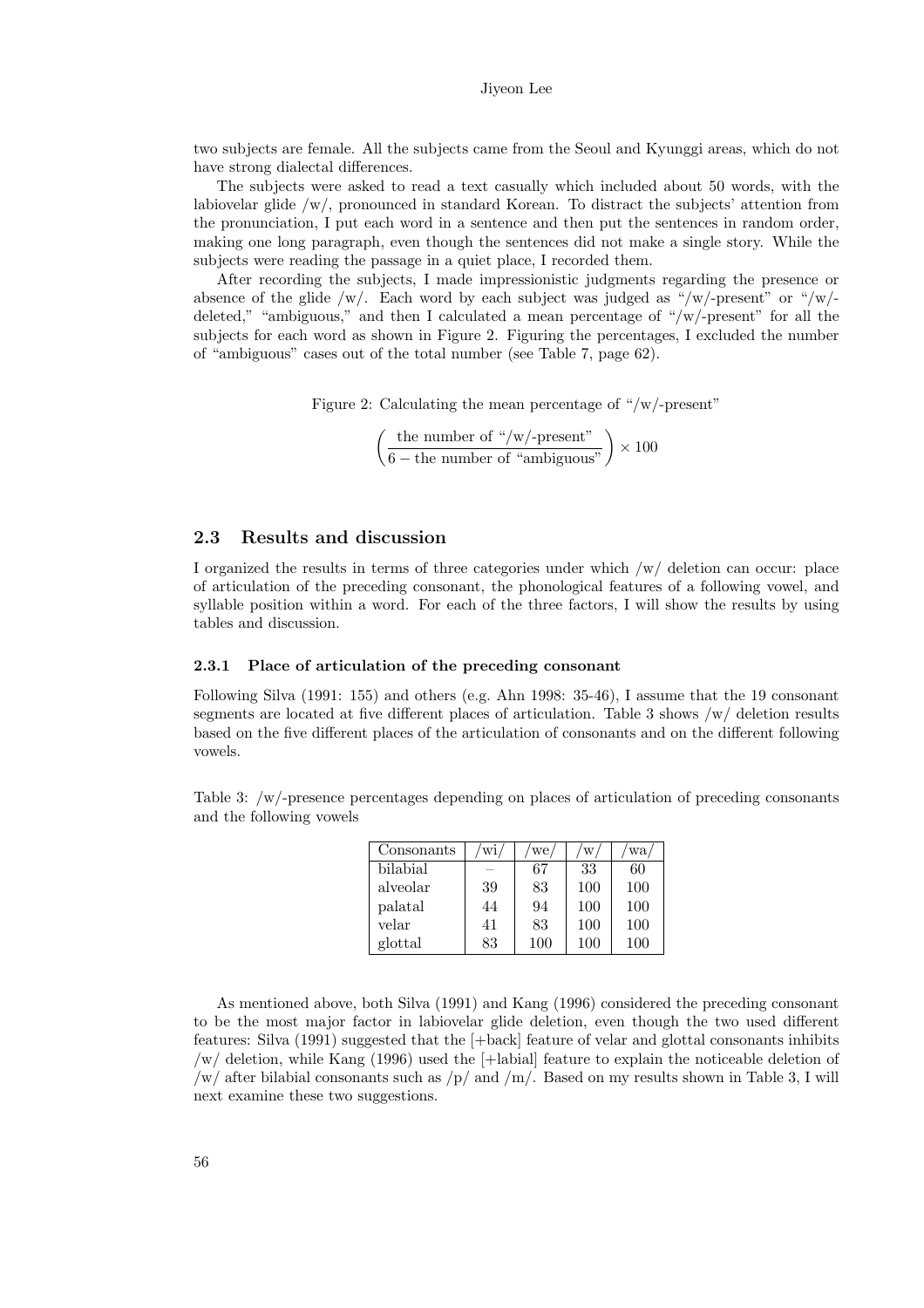As for /w/-deletion after bilabial consonants, Kang (1996)'s explanation has some validity, because we can observe that compared to other consonantal categories, /w/ was more frequently deleted after bilabial sounds. However, Kang's explanation loses its force when we examine the whole range of consonant and labiovelar glide combinations. First, his explanation based on OCP itself is limited to only bilabial consonants. Second, given the status of  $/w/$  as part of the nucleus in a Korean syllable structure, a bilabial consonant does not come before any possible diphthongs: it cannot occur with /wi/ (e.g. \*/pwi/, \*/mwi/). Silva's (1991) explanation based on the [+back] feature shared between the preceding consonant and the labiovelar glide seems to work here because, as shown in Table 2, the incidence of  $/w/$  increases as the place of articulation moves backward. Generally, Korean subjects keep /w/ more when preceded by [+back] consonants such as velars and glottals. However, this generalization also has three problematic points. First, even among [-back] consonants, bilabials, alveolars, and palatals show different results, and that is also the case for velars and glottals, which are categorized as [+back]. Silva's study did not cover these cross-consonantal differences. Secondly, he regarded the role of the following vowel as so minor as not to be paid attention to. However, I found that the realization of  $\sqrt{w}$  after the same consonant varies according to which vowel follows. Finally,  $\sqrt{w}$ in the same syllable structure (e.g. velar + labiovelar glide+  $\langle i \rangle$ ) is deleted differently depending on where the syllable appears in a word. For example,  $/$ kwi $/$  loses  $/w/$  more often when it comes in a non-initial position within a word, such as in tangnakwi 'donkey,' while  $/w/$  is kept more frequently in word-initial position, such as in kwiga 'ear (Nom).'

In conclusion, Kang (1996)'s OCP-based explanation cannot explain all CGV structure in terms of the different places of articulation of the preceding consonant. And Silva (1991)'s account needs to be supplemented with consideration of the quality of the following vowel and the syllable's position within a word. In the next section, I will take up the roles of vowel quality and syllable position as they affect /w/-deletion in Korean.

#### 2.3.2 Following vowel

To examine the role of the following vowel in CGV(C) structure, I assume that in the Korean vowel system, /e/ and / $\varepsilon$ / have merged to /e/ in pronunciation, even though they are still distinguished in spelling (Ahn 1998: 57, Silva 1991: 166). Therefore, I will assume that /we/ and  $/w\epsilon$  are pronounced the same in modern Korean. Table 3 shows the influence of the following vowel on  $/w$ -deletion. Regardless of the preceding consonant,  $/w$  deletion shows the same pattern: /w/ is deleted more before front vowels than before non-front ones. For example, in /velar consonant  $+w + V$ / sequences, /w/ is kept only 41% and 83% of the time when it is preceded by /i/ and /e/, respectively, while /w/ is not deleted at all in front of / $\partial$ / and / $\partial$ /. This general pattern can be explained in terms of the [back] feature shared by the vowel and the labiovelar glide/w/ as shown in Figure 3.

|  |  |  |  |  |  | Figure 3: Feature matrix of $/w/$ and following vowels |  |
|--|--|--|--|--|--|--------------------------------------------------------|--|
|--|--|--|--|--|--|--------------------------------------------------------|--|

| Feature     |         | $i$ e $\varepsilon$            |            | $\Theta$ | a w                      |            |
|-------------|---------|--------------------------------|------------|----------|--------------------------|------------|
| [round]     |         |                                |            |          |                          |            |
| [front]     |         | $+$ $+$ $+$                    |            | $\sim$   | $\sim$ $-$               | $\sim$ $-$ |
| [back]      |         | and the company of the company |            |          | $+$                      | $+$        |
| $[$ low $]$ |         | and the state of the           | $+$        | $\sim$   | $\overline{\phantom{0}}$ | $\sim$     |
| [high]      | $+$ $-$ |                                | $\sim$ $-$ | $\sim$   | $\sim$                   | $+$        |

The vowels which can occur with  $/w/$  can be divided into two groups based on frontnessbackness: front (i, e,  $\varepsilon$ ) vs. nonfront (a, a). Considering the [+back] feature of the labiovelar glide, /w/ is more likely to be deleted in front of [-back] vowels than [+back] vowels if we assume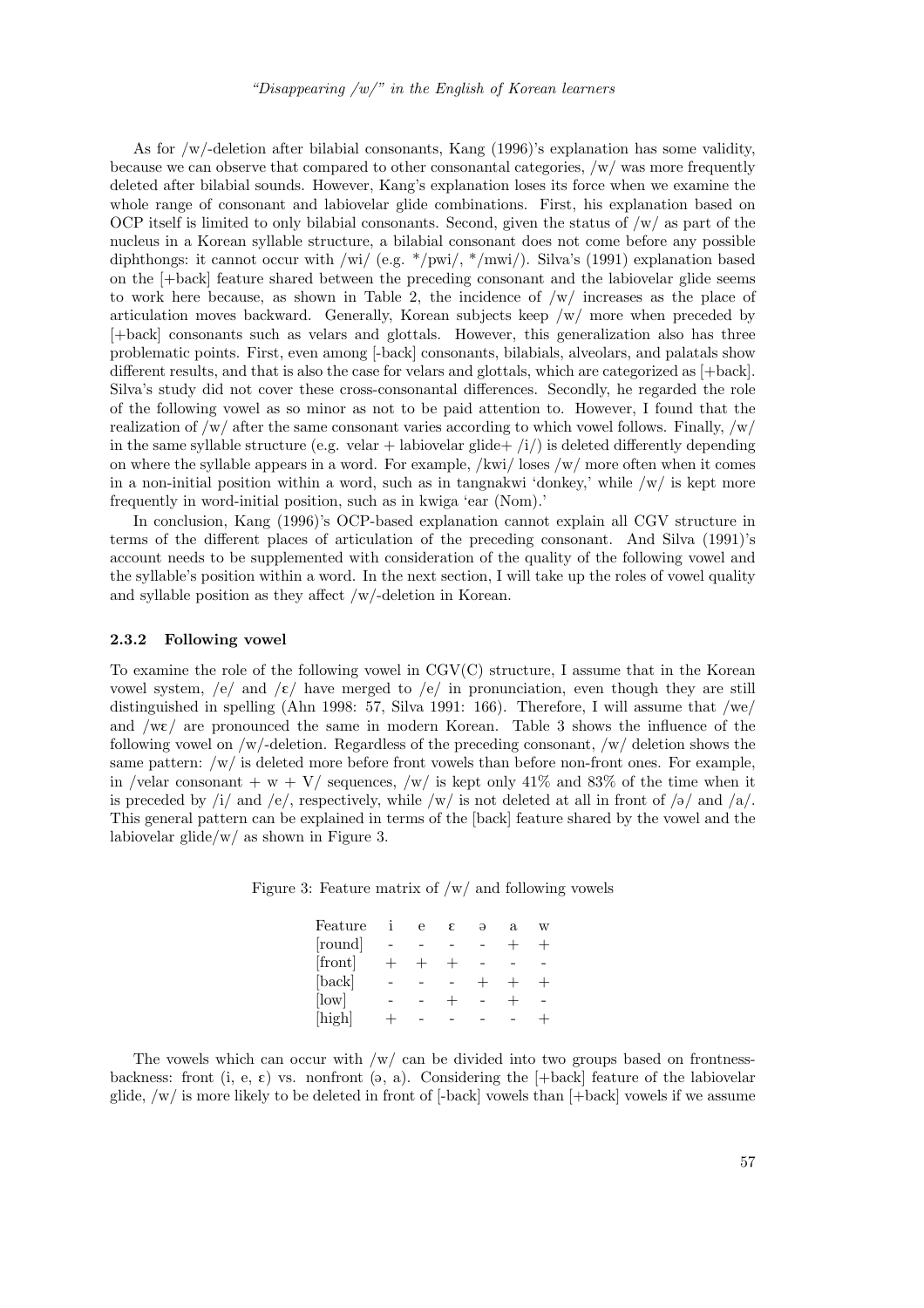that the [+back] glide is more difficult to pronounce before a front vowel than before a back one. As an approximant which has a relatively short duration of articulation, /w/ loses its [+back] quality when preceded by [-back] vowels.

In summary, this section shows that the backness of the following vowel plays a major role in  $/w/$  variation phonetically. While we have looked at  $/w/$  deletion within a syllable in this section, in the next, I will discuss this variation across different syllable positions within a word, that is, how syllable position can affect the deletion of  $/w/$ .

#### 2.3.3 Syllable position

Guided by Kang (1996), I analyzed my data into two groups depending on the position of the syllable within the word: initial position vs. non-initial position. The results based on syllable position are given in Table 4. I excluded  $/Cw9/$  and  $/Cwa/$ , where the labiovelar glide was pronounced 100 percent of the time.

Table 4: /w/ presence percentages depending on syllable position in the word

| $\rm CwV$ | syllable position | presence (<br>W |
|-----------|-------------------|-----------------|
| Cwi       | initial           |                 |
|           | non-initial       | 18              |
| Cwe       | initial           | 85              |
|           | non-initial       | 66              |

The labiovelar glide in word-initial syllables is less likely to be deleted than in non-initial syllables. This can be attributed to different prosodic quality between the initial part and the non-initial parts of a word. The initial part of a word is more prominent in prosodic quality than the medial or final parts. Therefore, the initial syllable of a word is more fully pronounced than non-initial syllables.

#### 2.4 Summary

Silva's (1991) and Kang's (1996) analyses of the "disappearing w" in Korean are very thorough and essentially accurate in that they pointed out that labiovelar glide deletion in Korean is a variable process conditioned by many factors. Prompted by these two earlier studies, I paid more attention to the factors which Silva and Kang did not consider as significant: the [-back] feature of the following vowel and  $/w$ 's non-initial position in the word. It was shown that both of these are more major factors than the place of articulation of the preceding consonant, which was considered to be the main factor by Kang and Silva.

So far from the Korean study, it has been shown that Korean subjects deleted  $/w/$  as described in Figure 4.

Figure 4: /w/-deletion in Korean

- a. GV(C): /w/ behaves like an onset, not deleted
- b.  $CGV(C)$ : as a part of nucleus,  $/w/$  is deleted when it is preceded by [-back] vowels and when it is placed in non-initial syllable position in the word

Based on the results, I carried out another study with Korean learners of English in order to see if there is L1 transfer when Korean learners delete /w/ in their English learning.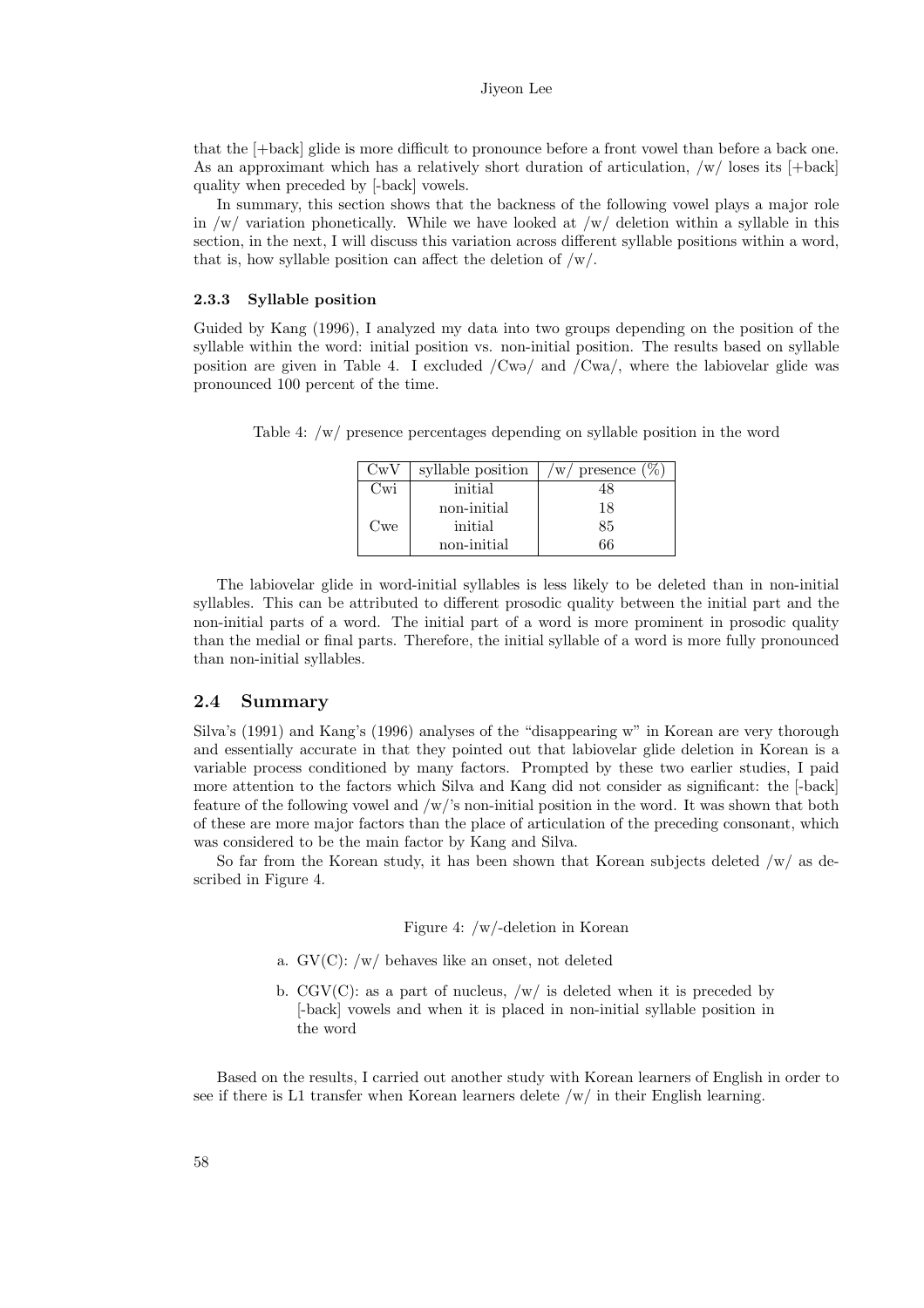# 3 /w/ deletion in English

### 3.1 Method

The data were collected in Spring 2003 in Milwaukee, Wisconsin. The subjects were 10 native speakers of Korean who were staying in Milwaukee at the time of data collection. Their age ranged from 20 to 42 years old. Degree of exposure to native English was also as various as their age: from 2 months to 20 years. Half of the subjects were students of the University of Wisconsin-Milwaukee and the other half were immigrants who had formal English education a long time before the interview. 4 out of 10 were females. Their regional background from Korea also varies, which, I assume, has little influence in this study.

The speech data were from interviews with the subjects. They were asked to read casually a made-up story which consisted of words with  $/w/$ . The story was created to have a single storyline to distract the subjects' attention from pronunciation (see Figure 6, page 62). Before they started to read, all the subjects were told that there was no correct or wrong pronunciation. While they were reading the story in a quiet place, they were tape-recorded.

After recording the subjects, the data were evaluated by me and a native speaker of English who had a linguistics background. The subjects' pronunciation was divided into three categories: '/w/-presence', '/w/-absence' and 'ambiguous' for each token. The total number of words was 31 and it made 310 tokens in total (10 tokens for each word). After dividing each token into three categories, the percentage of  $/w/$  presence was given for each word. The number of 'ambiguous' cases was excluded from the total number of tokens when calculating the percentages (see Table 8, page 63). The percentage of /w/ presence in each word was calculated as in Figure 5.

Figure 5: Percentage of "/w/ presence" in each word

$$
\left(\frac{\text{the number of "}/\text{w}/\text{-present}^{\text{}}}{10 - \text{the number of "ambiguous}^{\text{}}}\right) \times 100
$$

#### 3.2 Results

#### 3.2.1 Dichotomy based on orthography

Table 8 shows interesting results. In words 1 to 15, the subjects deleted the  $/w/$  significantly compared to the words 16 to 31. This difference is attributable to the spelling effect because the words 1 to 15 have 'CuV' sequences in spelling while the others have commonly 'CwV' sequence. In other words, the subjects generally showed a dichotomy based on two orthographic structures: when a word had a 'w' in spelling they tried to pronounce the labiovelar glide, while there was no 'w' in spelling, /w/ was deleted more.

#### 3.2.2 'CuV' structure in orthography

When the Korean speakers of English pronounced words which have 'u' instead of 'w' in spelling after a consonant and before a vowel, interestingly, they showed the same patterns with  $/w/$ deletion in Korean. That is, my L2 data results showed the same /w/-deletion variants as in L1. The subjects deleted /w/ more when it came before [-back] vowels or in non-initial syllable position in the word as shown in Tables 5 and 6.

In the study of  $\sqrt{w}$  variation in English, two interesting results were drawn from L2 data. First, the subjects seemed to be influenced by the presence of the letter 'w' in a word: when there is 'w' in spelling, they pronounced  $/w/$  more clearly than in words with 'u' in spelling. Second, as for spelled sequences of consonant  $+$  vowel 'u'  $+$  another vowel, the Korean speakers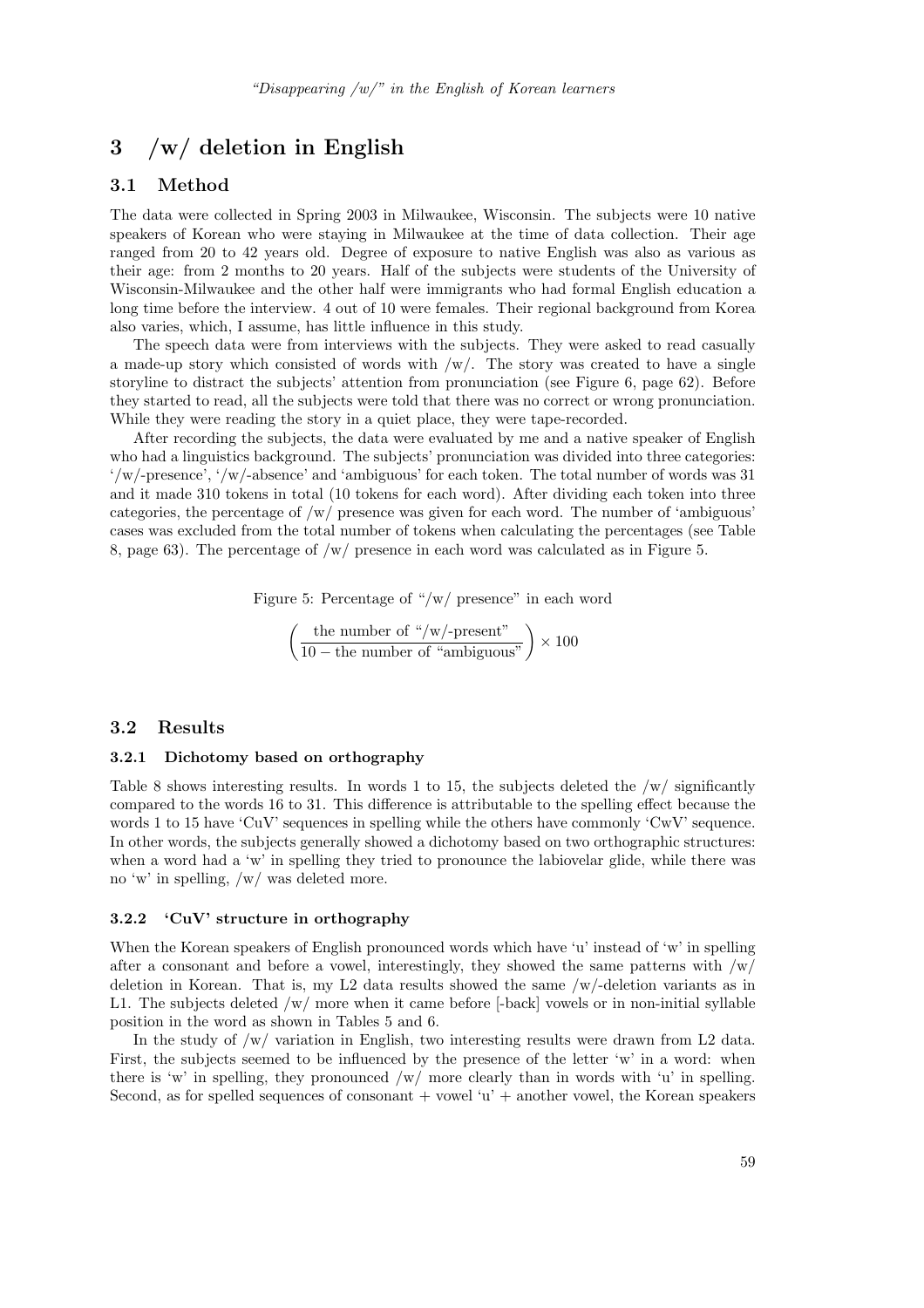| Vowel types | $\overline{\mathrm{CGV}(\mathrm{C})}$ | presence $(\%)$<br>$\mathrm{^{\prime}w}$ |
|-------------|---------------------------------------|------------------------------------------|
| !−back      | Uw1                                   | 61                                       |
|             | Cwe                                   | 67                                       |
|             | Cwe                                   | 78                                       |
| $[+back]$   | Cwə                                   | $85\,$                                   |
|             | ⌒<br>Cwa                              | $98\,$                                   |

Table 5: /w/ presence depending on following vowel in English

Table 6: /w/ presence depending on syllable type in English

| Syllable type | $presence (\%)$<br>W/ |
|---------------|-----------------------|
| Initial       |                       |
| Non-initial   | 60                    |

of English applied the  $/w/$  deletion rules from their native language. In the following section, these interesting results will be discussed in more details.

### 3.3 Discussion

#### 3.3.1 L1 transfer in learners' perception as a rule trigger

As shown above, Korean learners showed a strong tendency to produce /w/ in English words in two different ways depending on orthography. That is, as for the words with 'w' after consonant in spelling, the  $/w/$  was rarely deleted, while in words which had the letter 'u' after a consonant, more frequent deletion of  $/w/$  was observed (see Table 8, page 63). This dichotomy seems to be attributable to the phonetically complex nature of the Korean labiovelar glide  $/w/$ : when /w/ behaves like an onset of a syllable, it is not deleted, while if it is part of the nucleus it is deleted more. This generalization becomes valid when explaining the results of Korean learners of English. As for the words containing 't, s, d,  $g + w + V$ ' sequences in spelling, the Korean learners hardly deleted the glide (see Table 8, words 16-31). In order to keep the /w/ in their pronunciation, they resyllabified these words. First, they inserted a vowel [1] after the first consonant. As a result, the glide  $/w/$  became an onset of the next syllable, being pronounced with its full prosody. For example, the word 'twin' [twin] is pronounced as  $[ti$ .win].<sup>2</sup> On the other hand, when it comes to English words with the letter 'u' instead of 'w', the subjects deleted the labiovelar glide  $/w/m$  ore frequently. It was shown that the Korean learners perceived the /w/ as part of the nucleus, and they applied the /w/-deletion rule from their native language.

#### 3.3.2 L1 transfer in CuV structure

The first major factor in /w/-deletion in the Korean data was the [-back] quality of the following vowel. As we can see from Table 5, there is also a tendency to delete /w/ more when it comes before [-back] vowels such as [i], [e] and [æ], while it is deleted much less frequently before [+back] vowels such as [a] and [a].

The second major factor determining  $/w$ -deletion in Korean is where  $/w/$  is placed in a word. In Korean, the labiovelar glide  $/w/$  in word-initial syllables is deleted less than in non-initial syllables. As shown in Table 6, this factor works the same in the L2 by Korean learners. When

<sup>2</sup>This resyllabification process is commonly observed in Korean with borrowed words from foreign languages which allow consonant onset clusters. Because Korean doesnt allow onset clusters, native speakers of Korean tend to break up one syllable by inserting a vowel (Eckman and Iverson 1993).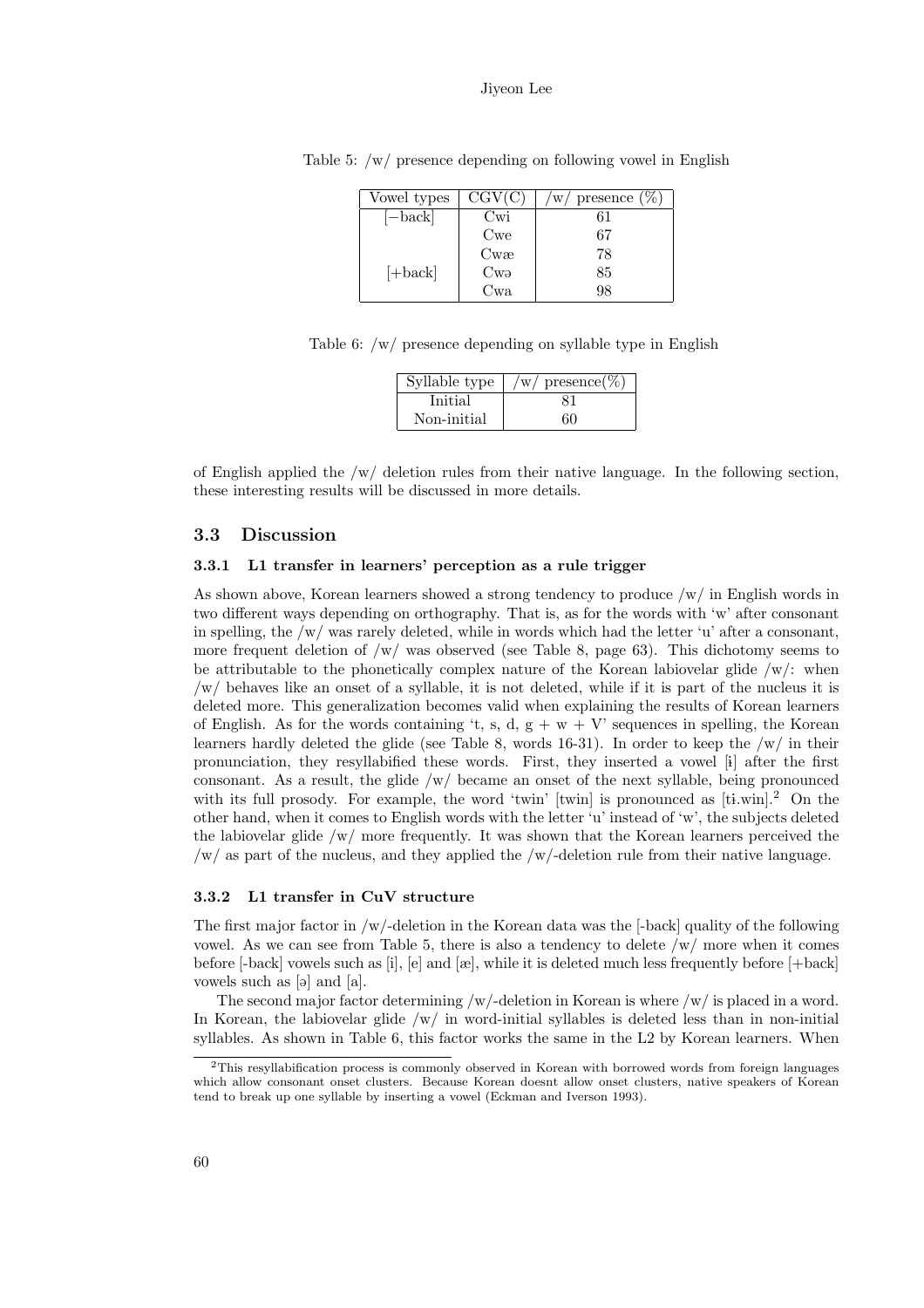the labiovelar glide is placed in one syllable word such as quiz or queen, it was observed that the subjects pronounced the /w/ more consciously. As for words with two or more syllables, the syllable position of  $/w/$  caused different  $/w/$ -deletion rates. For example, in the word quickly they showed a 75% /w/ presence rate, while in words such as acquisition and language, they pronounced /w/ only 55% and 30% respectively. In short, Korean learners deleted the /w/ based on syllable position just like they did in their native language.

In section 3.3, it was argued that the "disappearing  $/w$ " in English words as pronounced by Korean learners is not just an idiosyncratic phenomenon, but an L1 transfer. As they looked at the words, the complex status of  $/w/$  in Korean triggered the two different perceptions of the /w/ in English. Korean learners perceived the labiovelar glide as either an onset or part of the nucleus, even though it is always an onset consonant in CwV sequences in English (Davis and Hammond 1995: 161). Next, they applied the /w/ deletion rules of Korean to their L2. When they perceived /w/ as onset, they did not delete the glide but, instead, they inserted a vowel after the first consonant. On the other hand, when they perceived the glide as part of the nucleus, the deletion of the labiovelar glide was conditioned by the same factors as in Korean: the following vowel and syllable position.

# 4 Conclusions

In this paper, the variant pronunciation of the labiovelar glide  $/w/$  in the English of Korean learners was examined. I claimed that when there was a preceding consonant, /w/ deletion in Korean was conditioned by two major factors: the quality of the following vowel and syllable position. Two generalizations were made about the Korean data:

- 1. The labiovelar glide was deleted more in front of [-back] vowels.
- 2. The labiovelar glide was deleted more in non-initial syllables.

Guided by these two rules of  $/w/$  deletion in Korean, I examined if  $/w/$  deletion in English by Korean learners can be attributed to L1 transfer. The Korean subjects showed a strong tendency to pronounce the labiovelar glide in English words following various Korean /w/ deletion rules. Korean learners perceived /w/ in two different ways: either onset or part of the nucleus of a syllable. When they perceived  $/w/$  as onset,  $/w/$  was not deleted, while when they perceived  $/w/$  as part of the nucleus they deleted it more frequently. I suggested the existence of 'w' in spelling as a trigger for these different perceptions. Deleting  $/w/$  frequently in their L2 learning, Korean learners showed the same patterns of  $/w/$  deletion in their native language; First, they deleted /w/ more often in front of front vowels such as  $\frac{1}{2}$ ,  $\frac{1}{2}$  and  $\frac{1}{\alpha}$  than in front of  $\frac{1}{\alpha}$ and /a/. Second, the labiovelar glide was deleted more frequently in non-initial parts of words, while the learners pronounced  $/w/m$  or in the initial syllable of words.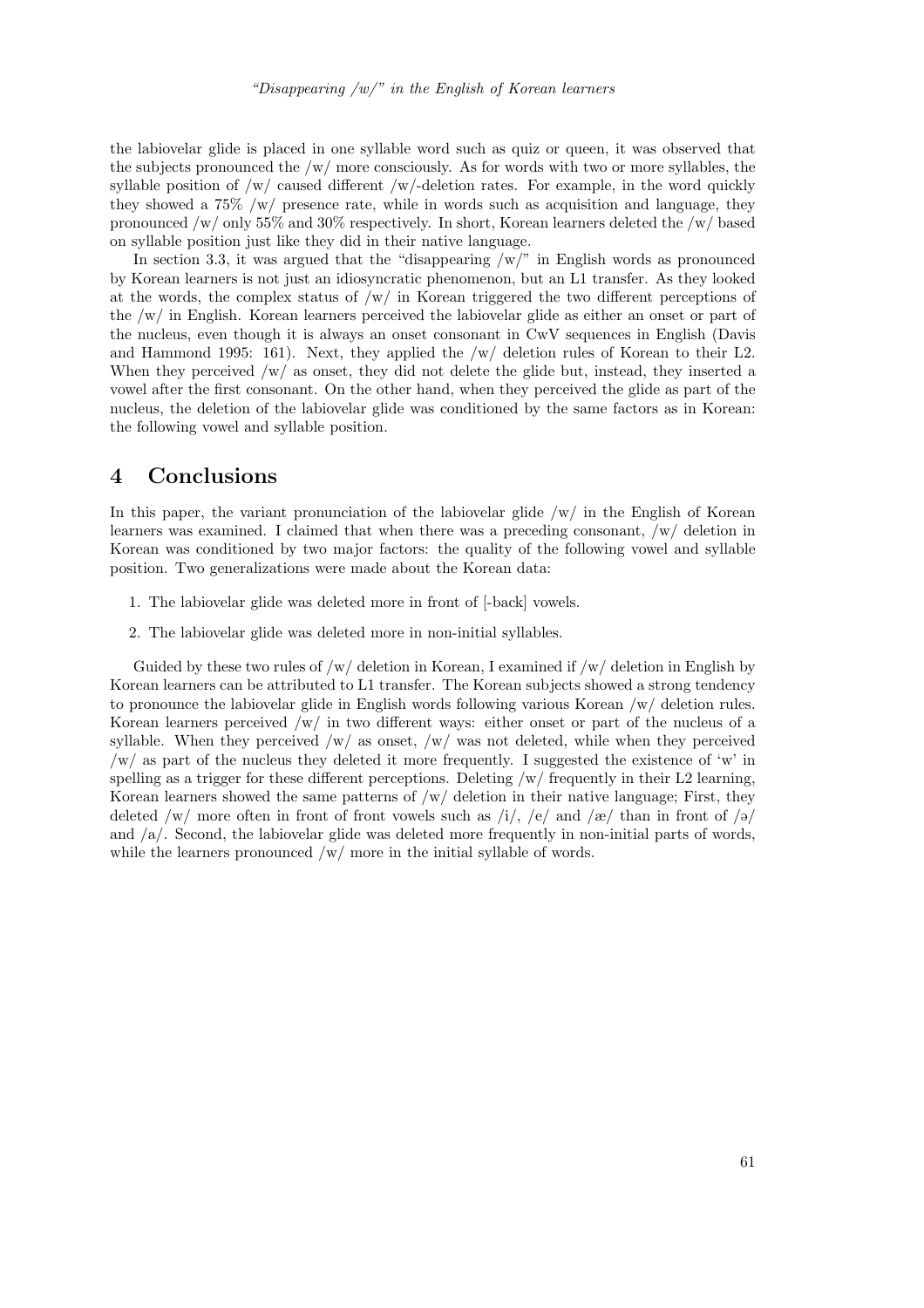Table 7: '/w/-presence' rate for Korean words

| words          | meaning           | WР             | words        | meaning        | WP       |
|----------------|-------------------|----------------|--------------|----------------|----------|
| pwayo          | look at           | 50             | chwemyeon    | hypnosis       | 83       |
| ipwayo         | hey!              | 50             | chwaseok     | seat           | 100      |
| mweorako       | what?             | 33             | kyechwabunho | account number | 100      |
| mweneun        | mountain (Nom.)   | 67             | ancweosseoyo | didn't give    | 100      |
| twismun        | back door'        | 67             | kwemul       | monster        | 100      |
| twikim         | deep fried        | 50             | kwisin       | ghost          | 50       |
| twechi         | pig               | 83             | hankweonwi   | one volume of  | 100      |
| antwe          | no                | 83             | chaekkwa     | book and       | 100      |
| keutwie        | behind it         | 40             | kwaja        | snack          | 100      |
| namutwi        | behind a tree     | 17             | kwail        | fruits         | 100      |
| tweora         | put!              | 100            | sakwa        | apple          | 100      |
| swirako        | to rest           | 33             | kwanghwamun  | Kwanghwa Gate  | 100      |
| motswiko       | can't rest        | 33             | wangkwan     | crown          | 100      |
| swiwata        | to be easy (Past) | 33             | kwansok      | in a coppin    | 100      |
| swekoki        | beef              | 83             | hwekwan      | center         | 100      |
| yaolswe        | key               | 67             | kwaenchana   | it's okay      | 67       |
| swekorang      | chain             | 100            | kweonko      | advice         | 100      |
| swara          | shoot!            | 100            | kwinun       | ear(Nom.)      | 33       |
| chwieop        | employment        | 50             | dangnakwi    | donkey         | $\Omega$ |
| chwichukendeut | so quiet          | 67             | hweolssin    | much more      | 100      |
| sulčwihan      | be drunken        | 17             | hwasal       | arrow          | 100      |
| sangcwi        | rat               | $\overline{0}$ | hwamul       | baggage        | 100      |
| sokcwe         | repentance        | 100            | hwiparam     | whistle        | 83       |
| cwein          | sinner            | 100            |              |                |          |

'WP' stands for '/w/-presence rate, as a percentage frequency  $(\%)$ 

### Figure 6: English data test

On Wednesday, I had a quiz. It had twelve questions. The teacher gave us twenty minutes but I finished quickly. It was Second Language Acquisition class, which was required for my M.A. degree. Everybody's so quiet in the class.

In the afternoon, my boss requested me to quit my job because I'm not qualified. But I swear I am!!! On my way to home in despair, I met a really sweet girl. Her name was Gwen and she's from Swiss and has a twin sister. Her eyes were like twinkle stars in the sky, queen of the night. We went aquarium. When she saw me sweating, she asked to go swimming. She told me I'm a man of etiquette.

I went to emergency room because I swallowed a quarter by accident. But the doctor was quack and his name was Twain. He twisted the cap of the squeezed orange juice bottle. And he stirred it with a twig. He also said that city dwellers between twenty-first and twenty-second street suffer from higher pollution levels and the supply of food had dwindled to almost nothing.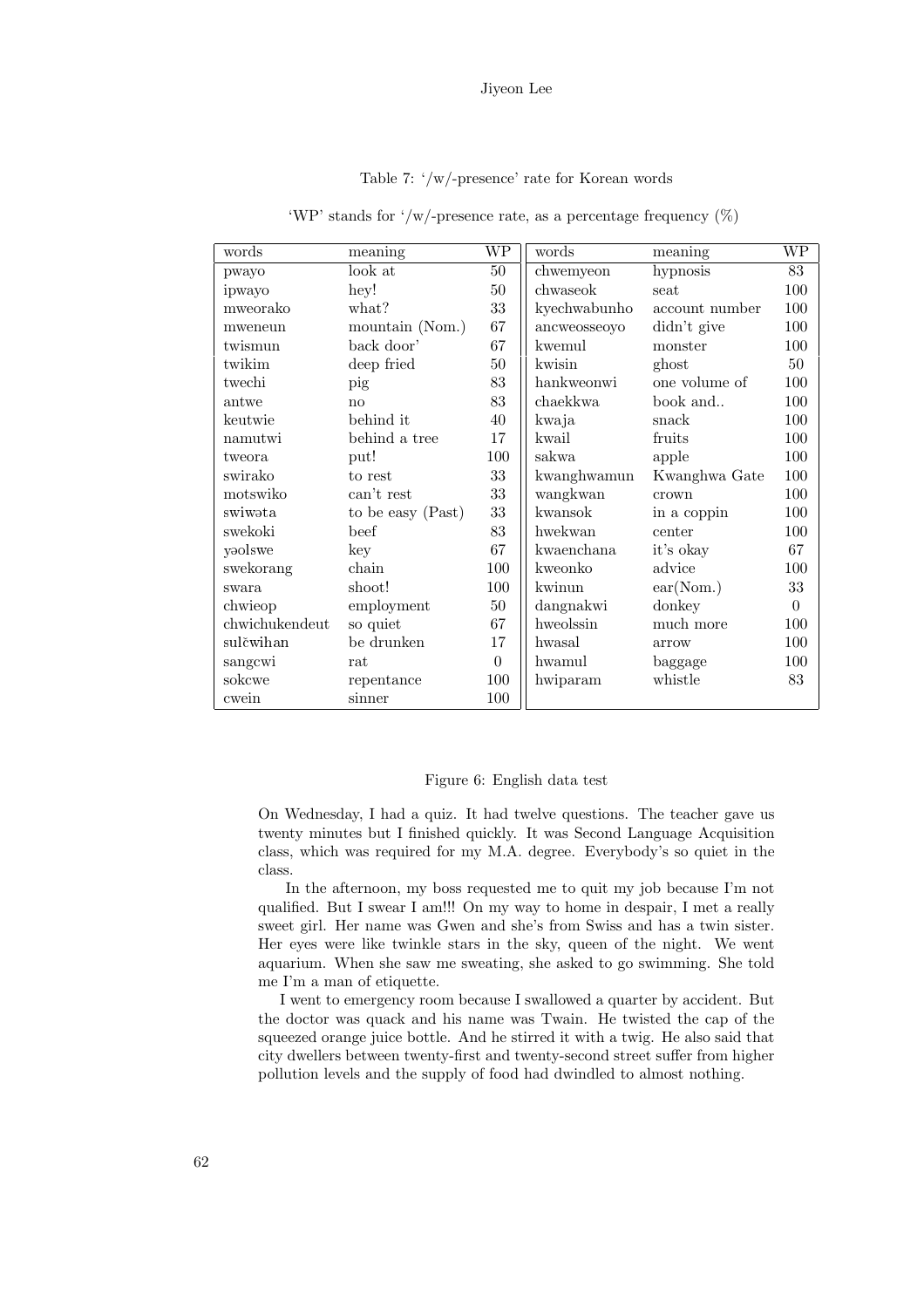|                  | Word list   | Application1 | Application <sub>2</sub> | $\overline{(\%)}$<br>Mean |
|------------------|-------------|--------------|--------------------------|---------------------------|
| 1                | quiz        | 60           | 80                       | 70                        |
| $\overline{2}$   | quickly     | 60           | 50                       | $55\,$                    |
| $\boldsymbol{3}$ | question    | $50\,$       | 100                      | 75                        |
| $\overline{4}$   | quiet       | 100          | 100                      | 100                       |
| $\overline{5}$   | quit        | 60           | 78                       | 69                        |
| $\sqrt{6}$       | qualified   | 100          | 100                      | 100                       |
| 7                | queen       | 100          | 80                       | 90                        |
| 8                | acquisition | 60           | 50                       | $55\,$                    |
| 9                | language    | 20           | 40                       | 30                        |
| 10               | required    | 90           | 100                      | 95                        |
| 11               | requested   | 60           | 60                       | 60                        |
| 12               | aquarium    | 50           | 100                      | 75                        |
| 13               | quarter     | 60           | 100                      | 80                        |
| 14               | quack       | 70           | 88                       | 79                        |
| $15\,$           | squeeze     | $30\,$       | 60                       | 45                        |
| 16               | swear       | 100          | 100                      | 100                       |
| $17\,$           | sweet       | 100          | 100                      | 100                       |
| 18               | twenty      | 100          | 100                      | 100                       |
| 19               | twelve      | 100          | 100                      | 100                       |
| 20               | Gwen        | 100          | 100                      | 100                       |
| 21               | Swiss       | 100          | 100                      | 100                       |
| 22               | twin        | 90           | 100                      | $\rm 95$                  |
| 23               | twinkle     | 100          | 80                       | $90\,$                    |
| 24               | sweat       | 100          | 100                      | 100                       |
| 25               | swim        | 100          | 100                      | 100                       |
| 26               | swallow     | 100          | 100                      | 100                       |
| 27               | Twain       | 100          | 100                      | 100                       |
| 28               | twist       | 90           | 100                      | 95                        |
| 29               | twig        | 90           | 100                      | $\rm 95$                  |
| 30               | dweller     | 90           | 100                      | 95                        |
| 31               | dwindle     | 100          | 100                      | 100                       |

Table 8:  $\sqrt[{\cdot}]{\mathbf{w}}/$  -presence' rate for each English word